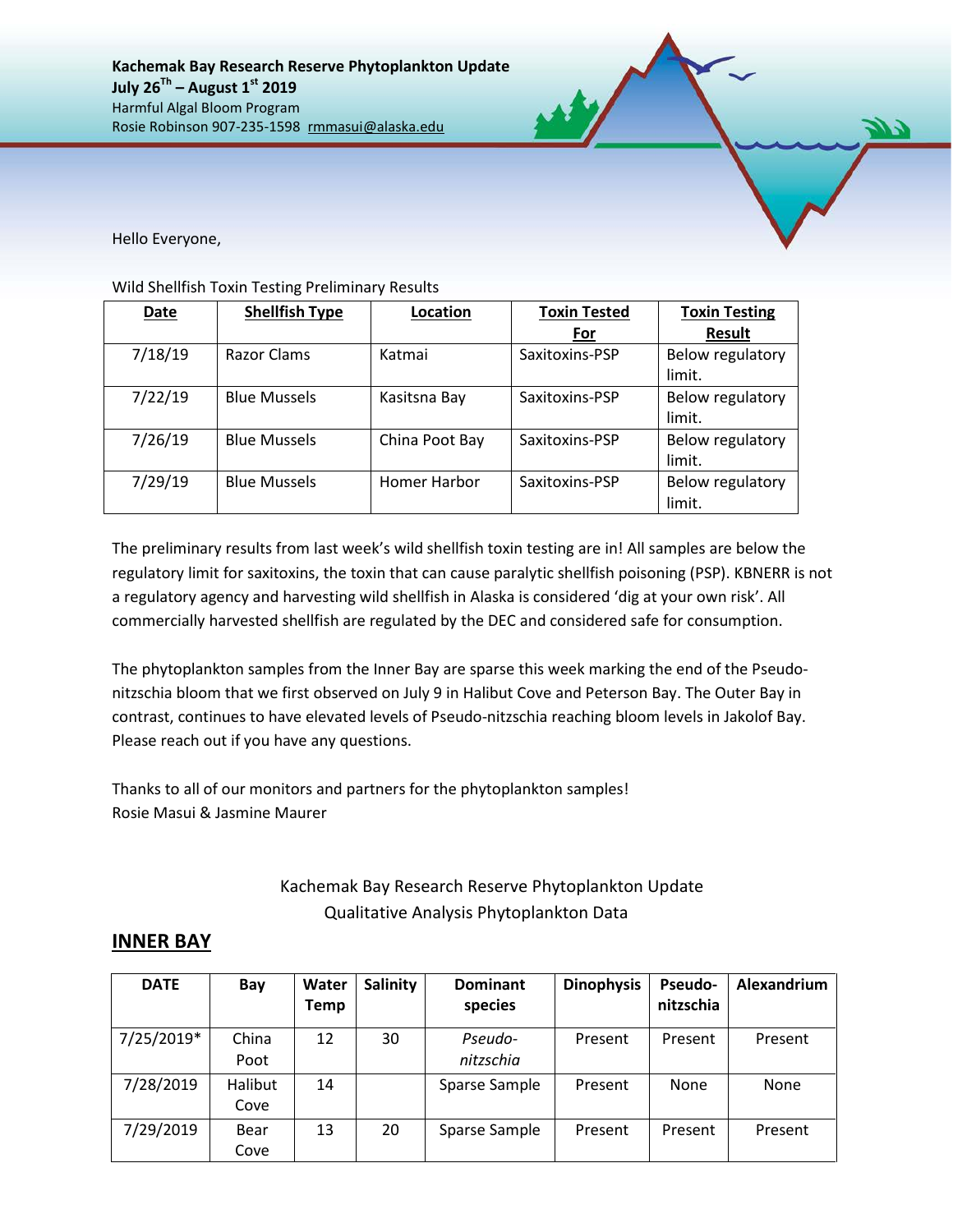| 7/29/2019 | Homer   | 13.9 | 25.1 | Sparse Sample | Present | Present | None |
|-----------|---------|------|------|---------------|---------|---------|------|
|           | Harbor  |      |      |               |         |         |      |
| 7/30/2019 | Halibut | 14   | 23   | Sparse Sample | None    | Present | None |
|           | Cove    |      |      |               |         |         |      |

\*Samples received after last weekly update

## **OUTER BAY**

| <b>DATE</b> | Bay                | Water<br><b>Temp</b> | <b>Salinity</b> | <b>Dominant</b><br>species | <b>Dinophysis</b> | <b>Pseudo-</b><br>nitzschia | Alexandrium |
|-------------|--------------------|----------------------|-----------------|----------------------------|-------------------|-----------------------------|-------------|
| 7/25/2019*  | Seldovia<br>Harbor | 12.3                 | 32              | Sparse<br>Sample           | None              | Present                     | <b>None</b> |
| 7/28/2019   | Jakolof            | 12                   | 31              | Pseudo-<br>nitzschia       | Present           | Bloom                       | Present     |
| 7/31/2019   | Port<br>Graham     | 12.8                 | 30              | Chaetoceros<br>sp.         | None              | Present                     | <b>None</b> |

\*Samples received after last weekly update

| <b>Inner Kachemak Bay</b> |            |                              |            |              |            |                                      |             |     |             |            |            |     |
|---------------------------|------------|------------------------------|------------|--------------|------------|--------------------------------------|-------------|-----|-------------|------------|------------|-----|
|                           | <b>JAN</b> | FEB                          | <b>MAR</b> | <b>APRIL</b> | <b>MAY</b> | <b>JUNE</b>                          | <b>JULY</b> | AUG | <b>SEPT</b> | <b>OCT</b> | <b>NOV</b> | DEC |
| 2009                      |            |                              |            |              |            |                                      |             |     |             |            |            |     |
| 2010                      |            |                              |            |              |            |                                      |             |     |             |            |            |     |
| 2011                      |            |                              |            |              |            |                                      |             |     |             |            |            |     |
| 2012                      |            |                              |            |              |            |                                      |             |     |             |            |            |     |
| 2013                      |            |                              |            |              |            |                                      |             |     |             |            |            |     |
| 2014                      |            |                              |            |              |            |                                      |             |     |             |            |            |     |
| 2015                      |            |                              |            |              |            |                                      |             |     |             |            |            |     |
| 2016                      |            |                              |            |              |            |                                      |             |     |             |            |            |     |
| 2017                      |            |                              |            |              |            |                                      |             |     |             |            |            |     |
| 2018                      |            |                              |            |              |            |                                      |             |     |             |            |            |     |
| 2019                      |            | an basic basic basic basic b |            |              |            | the state of the state and the large |             |     |             |            |            |     |

Phytoplankton phenology